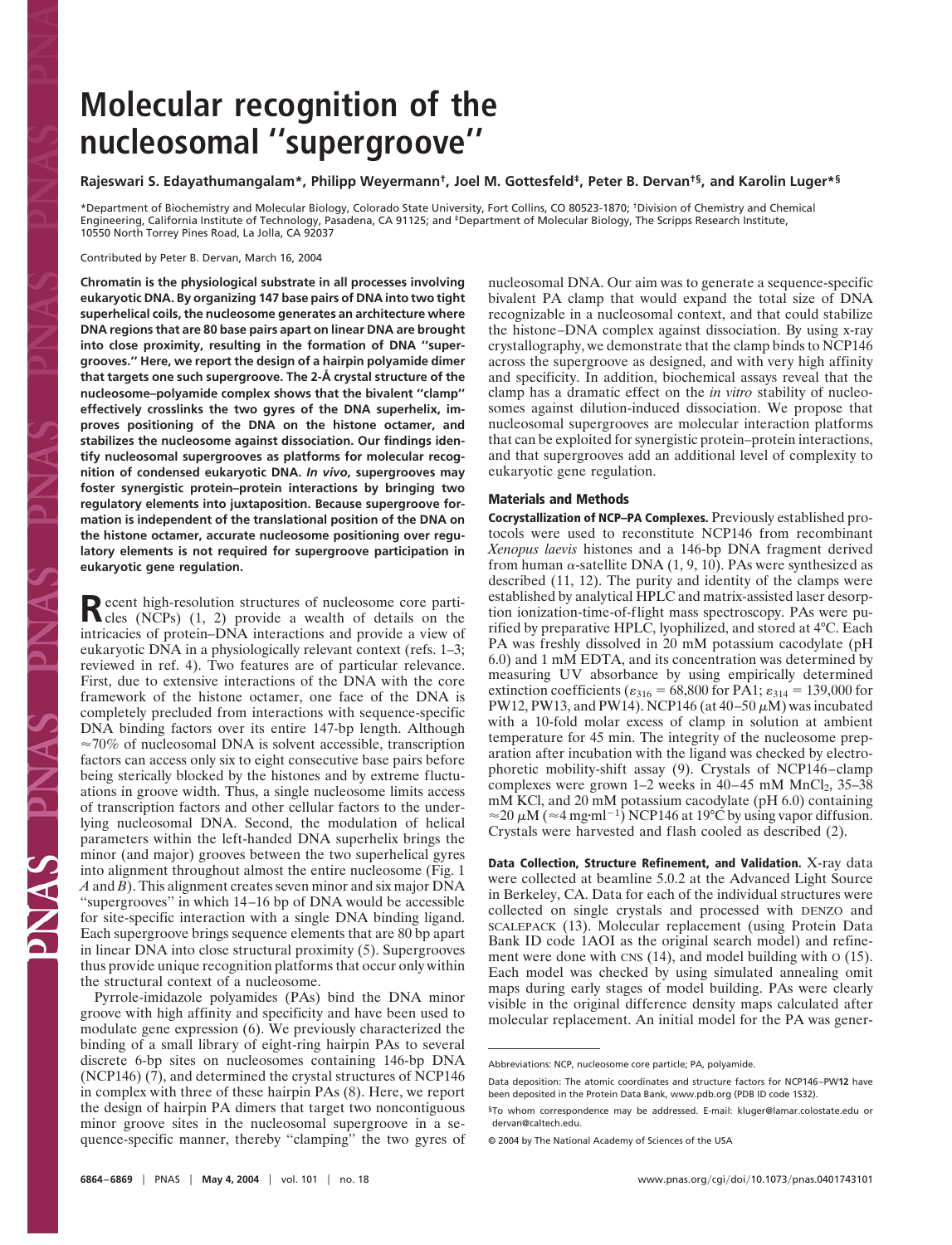

**BIOCHEMISTRY BIOCHEMISTRY**

**Fig. 1.** Site-specific recognition of nucleosomal DNA by clamp PAs. (*A*) NCP146 structure (PDB ID code 1AOI, ref. 2) viewed with the superhelical axis along the z axis. The particle pseudo-two-fold dyad axis ( $\phi$ ) is shown for orientation. DNA (blue and white) and associated histone proteins (H2A, yellow; H2B, red; H3, blue; H4, green) are shown in sphere or surface representation. (B) Supergrooves in NCP146. Shown is a different view of NCP146 with the superhelical axis along the *y* axis. Color scheme is the same as in *A*. One of the DNA supergrooves is indicated by two asterisks. (*C*) Chemical structures of clamp PAs, PW**12** to -**14**. (*D*) Hydrogen bonding model of PW**12** to its target DNA site. Circles with dots represent lone pairs of N3 of purines and O2 of pyrimidines. Circles containing H represent the N2 hydrogen of guanine. Putative hydrogen bonds are illustrated by dotted lines.

ated by using (*i*) fragments of previously published PA structures (8), (*ii*) information from the Uppsala Software Factory HIC-Up server (16), and (*iii*) Engh and Huber stereochemical parameters (17). The PA was refined along with the rest of the model. The geometry of the final model is excellent (see Table 1), with 93.7% of the residues in the most-favored regions, 5.6% in additional allowed regions, 0.7% in the generously allowed regions, and no residues in the disallowed regions of the Ramachandran plot. The refined structures were compared with unliganded nucleosome structures by using the LSQMAN program from the Uppsala Software Factory (18). Several figures in the paper were made by using the molecular graphics program PYMOL [W. L. DeLano, PYMOL Molecular Graphics System (2002), www.pymol.org].

**Nucleosome Dilution Assay.** The nucleosome dilution experiments were performed as described (19). Briefly, NCP146 (reconstituted at a molar ratio of 0.6 histone octamer:DNA) was subjected to serial dilution from an initial concentration of 10 nM in steps of 3.3, 1.1, 0.34, 0.11, 0.035, 0.01, and 0.004 nM, in a

PNAS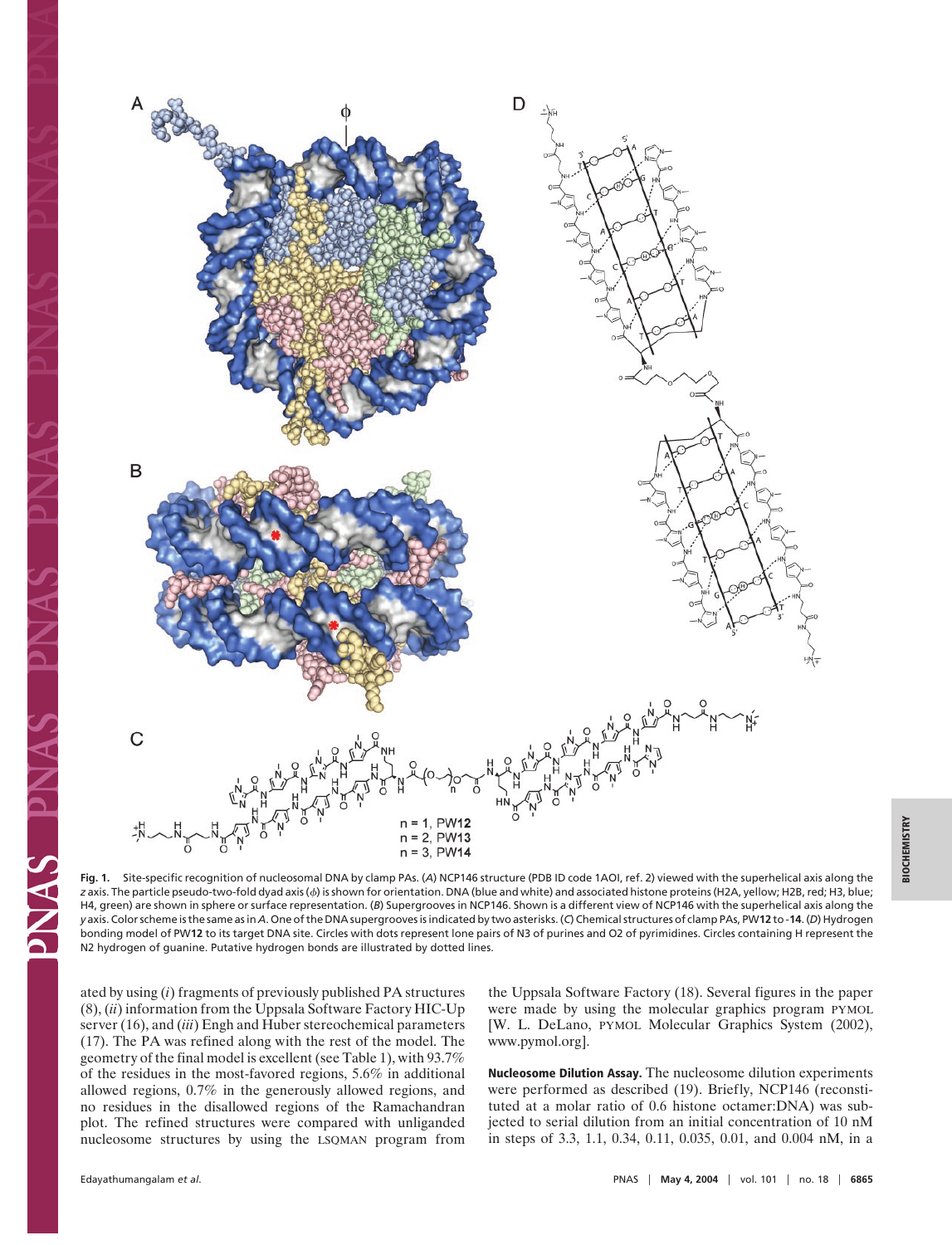#### **Table 1. Crystallographic statistics for data set NCP146–PW12\***

Data collection

| Number of crystals merged                        | 1            |
|--------------------------------------------------|--------------|
| Space group                                      | $P2_12_12_1$ |
| Unit cell dimensions, Å                          |              |
| a                                                | 105.4        |
| b                                                | 109.7        |
| C                                                | 181.8        |
| Resolution range, Å                              | 2.05-100     |
| Unique reflections                               | 124,523      |
| Redundancy                                       | 4.75         |
| Completeness (%)                                 | 94.4 (54.1)  |
| $1/\sigma(1)$                                    | 22.99 (2.04) |
| $R_{\text{merge}}$                               | 0.076(0.353) |
| Refinement statistics                            |              |
| Reflections in test set                          | 6050         |
| $R_{\text{crvst}}$ <sup><math>\ddag</math></sup> | 0.2194       |
| $R_{\text{freq}}$ §                              | 0.2434       |
| No. of amino acids                               | 779¶         |
| No. of DNA base pairs                            | 292          |
| No. of water molecules                           | 890          |
| No. of $Mn^{2+}$ ions                            | 14           |
| No. of $Cl^-$ ions                               | 4            |
| No. of polyamides                                | 1            |
| rmsd <sup>ll</sup>                               |              |
| Bonds, Å                                         | 0.008        |
| Angles, °                                        | 1.099        |
| Average B-factors                                |              |
| Protein                                          | 48.5         |
| <b>DNA</b>                                       | 98.9         |
| Polyamide                                        | 143.7        |
| Solvent                                          | 65.1         |

Numerical values in parentheses are for highest resolution shell. \*Data collected at Advanced Light Source beamline 5.0.2.

<sup>†</sup> $R_{\text{merge}} = \sum |I_h - \langle I_h \rangle| / \sum I_h$ , where  $\langle I_h \rangle$  is the mean of the measurements for a single *hkl*.

 ${}^{4}R_{\text{cryst}} = \Sigma |F_{\text{obs}} - F_{\text{calc}}| / \Sigma F_{\text{obs}}.$ 

§Calculated using 5% of the *hld* data chosen randomly and omitted from the start of refinement.

¶Protein structure also includes a second alternate side chain conformation for 16 histone residues.

- rmsd, rms deviation from ideal geometry.

buffer containing 200 mM NaCl, 10 mM Tris Cl (pH 7.5), 1 mM EDTA, 0.05% Nonidet P-40, and 10% (vol/vol) glycerol. After incubation at 37°C for 1 h, the samples were subjected to nondenaturing gel electrophoresis, followed by PhosphorImager (Molecular Dynamics) analysis of the gel.

#### **Results and Discussion**

**CANAS** 

**Bivalent Clamp Binds to a Nucleosomal Supergroove.** Three bivalent hairpin PA dimers (PW**12**, PW**13**, and PW**14)** were synthesized. A previously characterized eight-ring hairpin, whose binding sites were separated by 80 bp on the palindromic  $\alpha$ -satellite DNA fragment used for previous crystallographic studies (PA**1**) (7, 8), was bridged in a head-to-head fashion with one, two, or three ethylene glycol units (resulting in distances of  $\approx$  11–18 Å between the two hairpins; Fig. 1*C*) to create the bivalent clamps. The predicted hydrogen-bonding pattern of one of the clamps, PW**12**, to its target DNA sequence is shown in Fig. 1*D*. The NCP146– clamp complexes have the same electrophoretic mobility as unliganded NCP146 and do not show signs of dissociation or aggregation upon binding the clamp (data not shown). Quantitative DNase I footprint titrations (20) (data not shown) demonstrate that the clamps bind NCP146 with affinities in the low



**Fig. 2.** Clamp binding in the NCP146–PW**12** complex. Color code for histone proteins is as in Fig. 1. DNA is shown in green and white, PW**12** in green or magenta. (*A*) Overview of NCP146–PW**12** structure, orientation same as in Fig. 1*B*. (B) Stereoview of PW**12** bound to its target DNA site. Omit density for the clamp is shown at 2  $\sigma$  contour level. Chains 1 and 2 denote the two hairpin moieties. (*C*) The linker in the clamp is buried between the two gyres of superhelical DNA. A close-up surface representation of the NCP146–PW**12** structure is shown.

nanomolar range. Nonspecific binding of the clamp to NCP146 was not observed.

To obtain unambiguous evidence for the mode of interaction of the clamp with nucleosomes, we crystallized NCP146 in complex with each of the three clamps (NCP146–PW**12**, NCP146–PW**13**, and NCP146–PW**14**). Because the biophysical and structural parameters were very similar for the three cocrystal structures, only NCP146–PW**12** will be further discussed. Clamp binding increased the size, order, and resolution of NCP146 crystals. High quality x-ray data to 2-Å resolution were obtained for NCP146–PW**12** from a single crystal, without detectable radiation damage (Table 1). In contrast, nucleosome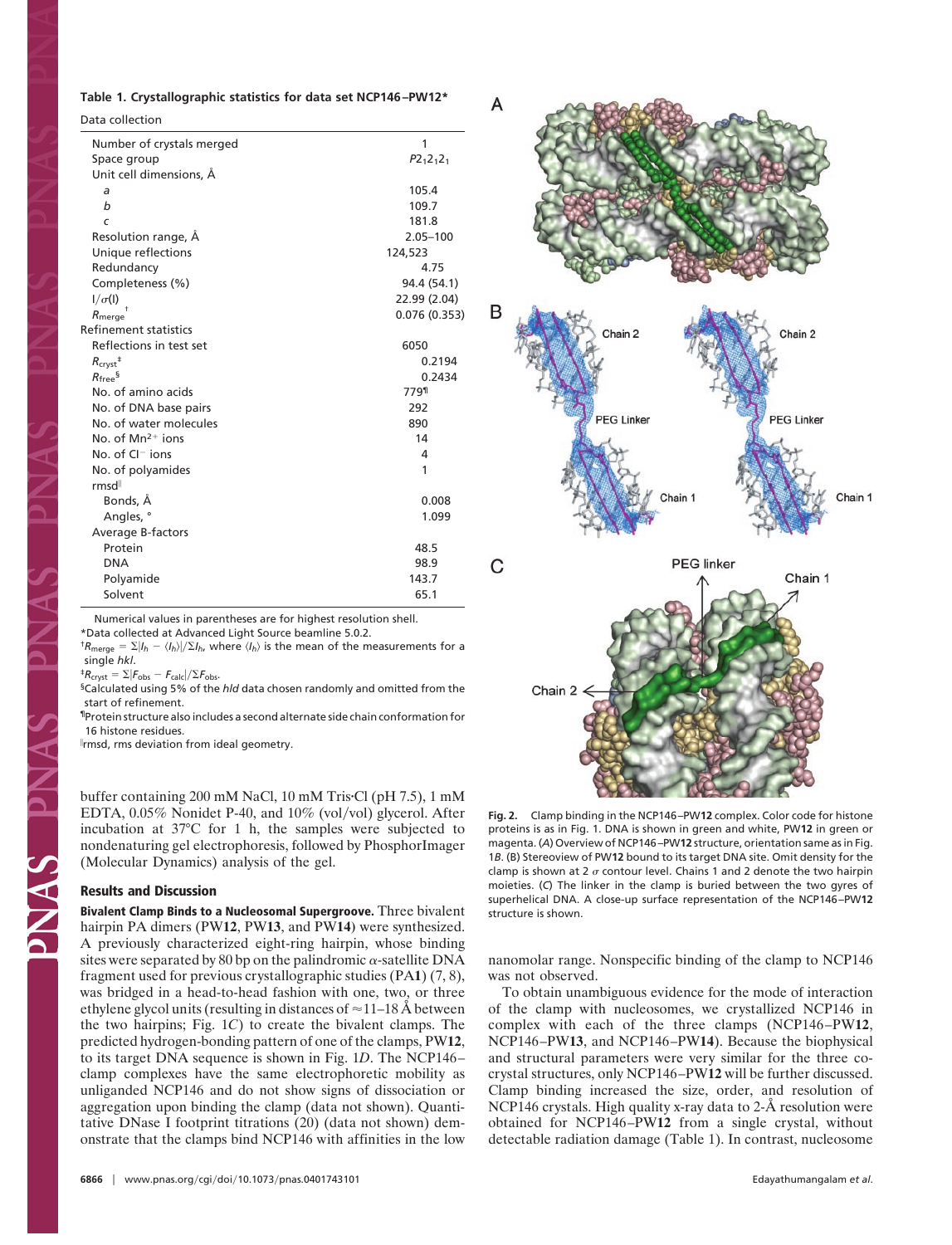

**Fig. 3.** Schematic illustration of the predicted effect of PA clamps on nucleosome dissociation. In the absence of ligand binding, nucleosome dissociation initiates with unraveling of the DNA ends, followed by dissociation of the (H2A-H2B) dimers, and finally by the dissociation of the (H3-H4)<sub>2</sub> tetramer. Binding clamp to the nucleosomes leads to the formation of a closed  $\approx$ 80-bp DNA supercoil that prevents further disassembly of the nucleosomes.

crystals without bound ligand are highly sensitive to radiation damage, and the recently reported nucleosome structures at similarly high resolution required merging data from as many as 44 crystals (1). Because the diffraction qualities of nucleosome crystals depend on the positioning of the DNA with respect to the histone octamer with single bp accuracy (3, 21), our results strongly suggest that the clamp improves the accuracy of DNA positioning with respect to the histone octamer.

We refined the NCP146–PW**12** structure to a resolution of 2 Å (Table 1 and Fig. 2*A*). Electron difference density for PA moieties and linker was clearly visible after molecular replacement and during subsequent refinement cycles (Fig. 2*B*). The ethylene glycol linker is buried between the two gyres of the superhelix (Fig. 2*C*). Both subunits of the bivalent hairpin ligand bind to their target sites in accordance with previously established pairing rules (6) (Fig. 1*D*). Thus, the crystal structure reveals that the clamp indeed targets the supergroove, and that a designed ligand can exploit the special geometry of a DNA supergroove in the nucleosome for high-affinity and highspecificity binding. The structure of the nucleosome and of the hairpin PAs remains virtually unchanged compared with that of NCP146 in complex with the parent PA (PA**1**) (8), demonstrating that no additional structural distortions are imparted to the nucleosome upon clamp binding.

# **Clamp Binding to a Supergroove Prevents Nucleosome Dissociation.**

Nucleosome dissociation is likely to initiate by the unraveling of the DNA ends from the surface of the histone octamer, followed by the dissociation of one or both (H2A-H2B) dimers (Fig. 3). Furthermore, unwrapping of the ends of nucleosomal DNA by chromatin remodeling complexes such as SWI/SNF (22) and Swr1 (23) is thought to expose the DNA-binding surface of the  $(H2A-H2B)$  dimer and initiate dissociation and/or exchange of the (H2A-H2B) dimer. The PA clamp may counteract dissociation because it effectively cross-braces the two gyres of nucleosomal DNA and forms a closed DNA circle around the histone octamer (Fig. 3). Although partial unraveling of the DNA ends may occur in the presence of the clamp, complete dissociation of the DNA is likely to be precluded beyond the clamp binding sites (Fig. 3), which would in turn stabilize the nucleosome from dissociation.

The effect of clamp binding on NCP146 stability was investigated by using a simple dilution assay (19, 24, 25). This method allows us to compare the kinetic stability of NCP146 in the presence and absence of the clamp. We find that a saturating concentration of PW**12** dramatically stabilizes NCP146 against dissociation into free DNA and histones (Fig. 4 *A* and *B*). In the absence of PA, we observed 50% dissociation at a NCP146 concentration of 0.33 nM. In the presence of the unlinked parent PA (PA**1**), 50% dissociation is observed at  $\approx$ 9-fold lower concentration of NCP146 (0.038 nM). In contrast, dissociation is minimal for NCP146–PW**12** (compare lane 8 in the three panels in Fig. 4*A*, and see Fig. 4*B*). The off-rate for PW**12** on NCP146 is increased almost by an order of magnitude relative to that of PA**1** on NCP146 whereas the equilibrium affinities of both the clamp and PA**1** for NCP146 are similar (Table 2). Thus, it seems that the kinetic stability  $(k_{\text{off}})$  of the clamp on NCP146 is significantly higher than that of PA**1** on NCP146. These results are also consistent with our observation that NCP146– clamp complexes form ordered and highly diffracting crystals. PA clamps could be potent reagents to determine whether chromatin remodelers transiently unravel DNA as a step en route to histone exchange. Furthermore, this class of molecules might be used to

### **Table 2. Dissociation rate constants for PA1 and PW12 with NCP146**

| Polyamide                                            | PA <sub>1</sub>                           | <b>PW12</b>                                  |
|------------------------------------------------------|-------------------------------------------|----------------------------------------------|
| $K_{a}$ * (M <sup>-1</sup> )                         | 1.1 ( $\pm$ 0.1) $\times$ 10 <sup>9</sup> | $0.5$ ( $\pm$ 0.05) $\times$ 10 <sup>9</sup> |
| Half-life, $min^{\dagger}$                           | 15                                        | 180                                          |
| $k_{\text{off}}$ <sup>+</sup> (s <sup>-1</sup> )     | $7.7 \times 10^{-4}$                      | $6.4 \times 10^{-5}$                         |
| $k_{\text{on}}$ § (M <sup>-1</sup> s <sup>-1</sup> ) | $8.5 \times 10^{5}$                       | $3.2 \times 10^{4}$                          |
|                                                      |                                           |                                              |

\*Determined by quantitative DNase I footprinting (data not shown). Values in parentheses denote the SDs. Values reported here are averages and SDs of four independent determinations.

†Determined by competition footprinting using unlabeled 146-bp DNA as a competitor (data not shown).

<sup>‡</sup>Calculated according to  $k_{off} = 0.693/t_{1/2}$ .

 ${}^{\$}$ Calculated from the equation  $k_{on} = (K_a)(k_{off})$ .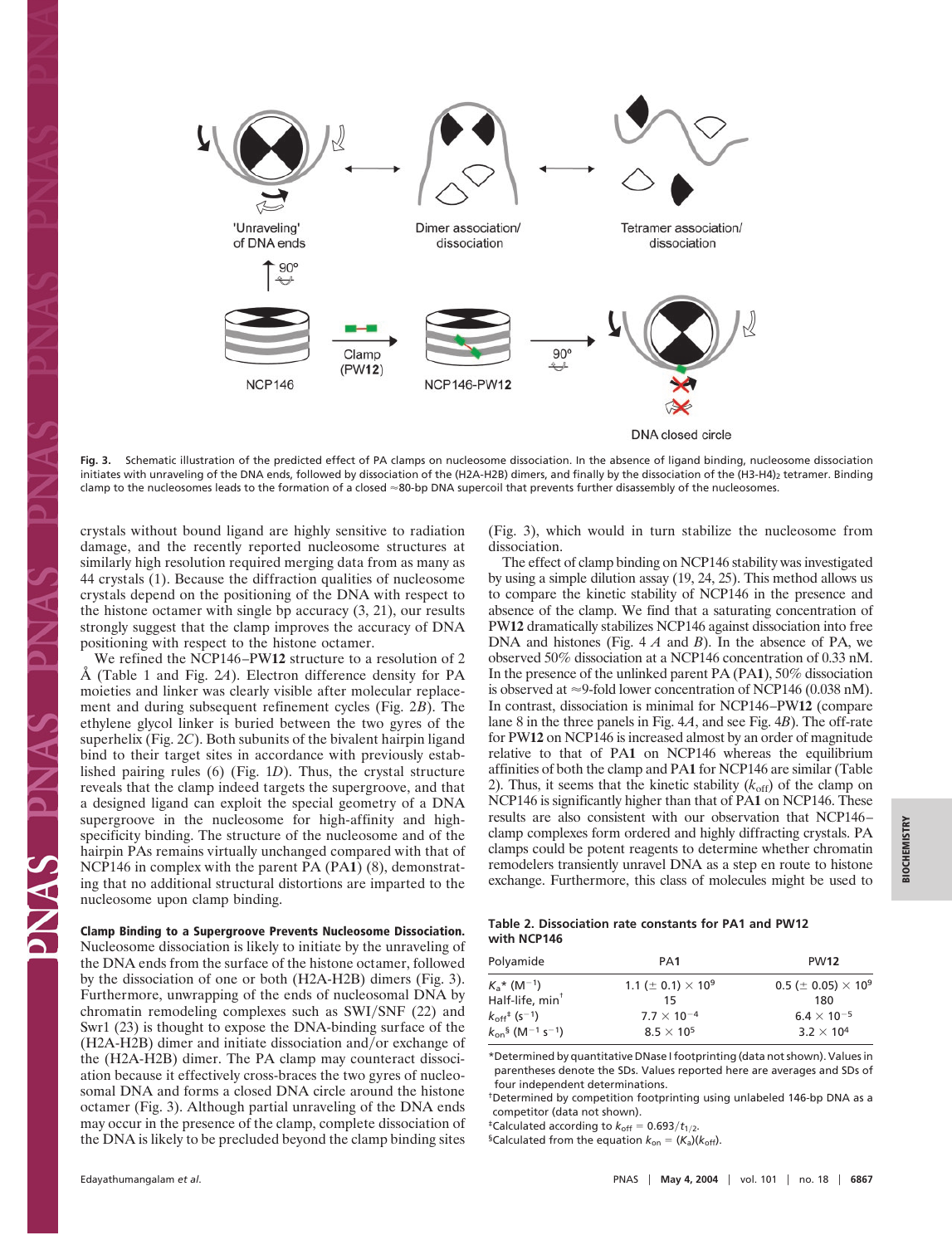

explore and modulate many aspects of chromatin function: for example, to improve nucleosome positioning and stability on poorly positioned nucleosomal templates, to study the role of nucleosome dissociation and dynamics during transcription, replication, and chromatin remodeling, or to target reagents or recruit proteins specifically to particular nucleosomes.

## **Nucleosomal Supergrooves Are Platforms of Molecular Recognition.**

Here, we show *in vitro* that DNA architecture embedded within the nucleosome generates interaction platforms or supergrooves that can be targeted by sequence-specific bivalent DNA binding ligands to mediate short- and medium-range interactions, and to modulate nucleosome stability. *In vivo*, nucleosomal supergrooves may mediate medium- and long-range DNA interactions. Indeed, there is evidence that such interactions may regulate transcription of several genes. For example, on the mouse mammary tumor virus long terminal repeat, the precise spacing between two glucocorticoid receptor recognition elements brings about nucleosome-mediated synergistic transcriptional activation (ref. 26 and references therein). In several other genes, a positioned nucleosome brings two precisely spaced regulatory elements into juxtaposition; examples of this are the *X*. *laevis* vitellogenin B1 and TRA genes, the *Drosophila* Adh,

- 1. Davey, C. A., Sargent, D. F., Luger, K., Maeder, A. W. & Richmond, T. J. (2002) *J*. *Mol*. *Biol*. **319,** 1097–1113.
- 2. Luger, K., Mader, A. W., Richmond, R. K., Sargent, D. F. & Richmond, T. J. (1997) *Nature* **389,** 251–260.
- 3. Richmond, T. J. & Davey, C. A. (2003) *Nature* **423,** 145–150.
- 4. Luger, K. (2003) *Curr*. *Opin*. *Genet*. *Dev*. **13,** 127–135.
- 5. Srinivasan, A. R. & Olson, W. K. (1992) *Biophys*. *Chem*. **43,** 279–310.
- 6. Dervan, P. B. & Edelson, B. S. (2003) *Curr*. *Opin*. *Struct*. *Biol*. **13,** 284–299.
- 7. Gottesfeld, J. M., Melander, C., Suto, R. K., Raviol, H., Luger, K. & Dervan,
- P. B. (2001) *J*. *Mol*. *Biol*. **309,** 615–629. 8. Suto, R. K., Edayathumangalam, R. S., White, C. L., Melander, C., Gottesfeld, J. M., Dervan, P. B. & Luger, K. (2003) *J*. *Mol*. *Biol*. **326,** 371–380.

B Fraction NCP146 Remaining  $0.8$  $0.6$  $0.4$  $0.2$  $\Omega$  $0.01$  $0.1$ 1 10 0.001 NCP146 concentration (nM)

**Fig. 4.** Stabilization of NCP146 by the clamp. (*A*) Nondenaturing gel analysis. NCP146 was subjected to serial dilution in a dilution buffer that contained either no PA (*Top*), or 100 nM PA1 (*Middle*) or PW**12** (*Bottom*), as indicated. NCP146 samples were then subjected to electrophoresis on a 6% nondenaturing polyacrylamide gel, and a PhosphorImager of the gel is shown. N, NCP146; D, 146-bp DNA; A **\*** denotes the stability of the NCP146 upon dilution in the presence of PW**12**. The side panel shows a darker contrast of lane 8 in the *Bottom*. (*B*) Graphical analysis of the dissociation data shown in *A*. The fraction of DNA remaining in NCP146, relative to the 10-nM sample, is plotted vs. NCP146 concentration.  $\bullet$ , no PA;  $\blacksquare$ , PA1;  $\diamond$ , PW12.

hsp26, and hsp27 genes, and the human U6 gene (refs. 26 and 27 and references therein). We found numerous examples of tandem or multiple repeat regulatory sequences that are arranged with a regular spacing of  $\approx$  80 bp. Such spacing may have evolved to promote crosstalk between factors bound to noncontiguous regulatory elements in the context of chromatin. Supergrooves occur all along the nucleosomal DNA (seven minor and six major supergrooves per nucleosome), and their occurrence requires only that the two DNA segments be separated by  $\approx 80$  bp and be within the context of a folded nucleosome. Because they do not require precise translational nucleosome positioning, the presence of nucleosomes over such regulatory elements, and their role in transcription regulation, may often go undetected, and synergistic interactions between regulatory factors may be much more frequent than previously assumed.

We thank Gerry McDermott and Keith Henderson at the Advanced Light Source (Berkeley, CA) for help with data collection; Stephanie Ebbesen and Pamela Dyer for help with reagents; and Laurie Stargell and Clara Kielkopf for helpful comments. This work was supported by a grant supplement from the National Institutes of Health (to K.L., J.M.G., and P.B.D.) and by a postdoctoral fellowship from the Swiss National Science Foundation (to P.W.).

- 9. Luger, K., Rechsteiner, T. J. & Richmond, T. J. (1999) *Methods Enzymol*. **304,** 3–19.
- 10. Dyer, P. N., Edayathumangalam, R. S., White, C. L., Bao, Y., Chakravarthy, S., Muthurajan, U. M. & Luger, K. (2004) *Methods Enzymol*. **375,** 23–44.
- 11. Baird, E. E. & Dervan, P. B. (1996) *J*. *Am*. *Chem*. *Soc*. **118,** 6141–6146.
- 12. Weyermann, P. & Dervan, P. B. (2002) *J*. *Am*. *Chem*. *Soc*. **124,** 6872–6878.
- 13. Otwinowski, Z. & Minor, W. (1997) *Processing of X-Ray Diffraction Data Collected in Oscillation Mode* (Academic, New York).
- 14. Brunger, A. T., Adams, P. D., Clore, G. M., DeLano, W. L., Gros, P., Grosse-Kunstleve, R. W., Jiang, J. S., Kuszewski, J., Nilges, M., Pannu, N. S., *et al*. (1998) *Acta Crystallogr*. *D Biol*. *Crystallogr*. **54,** 905–921.